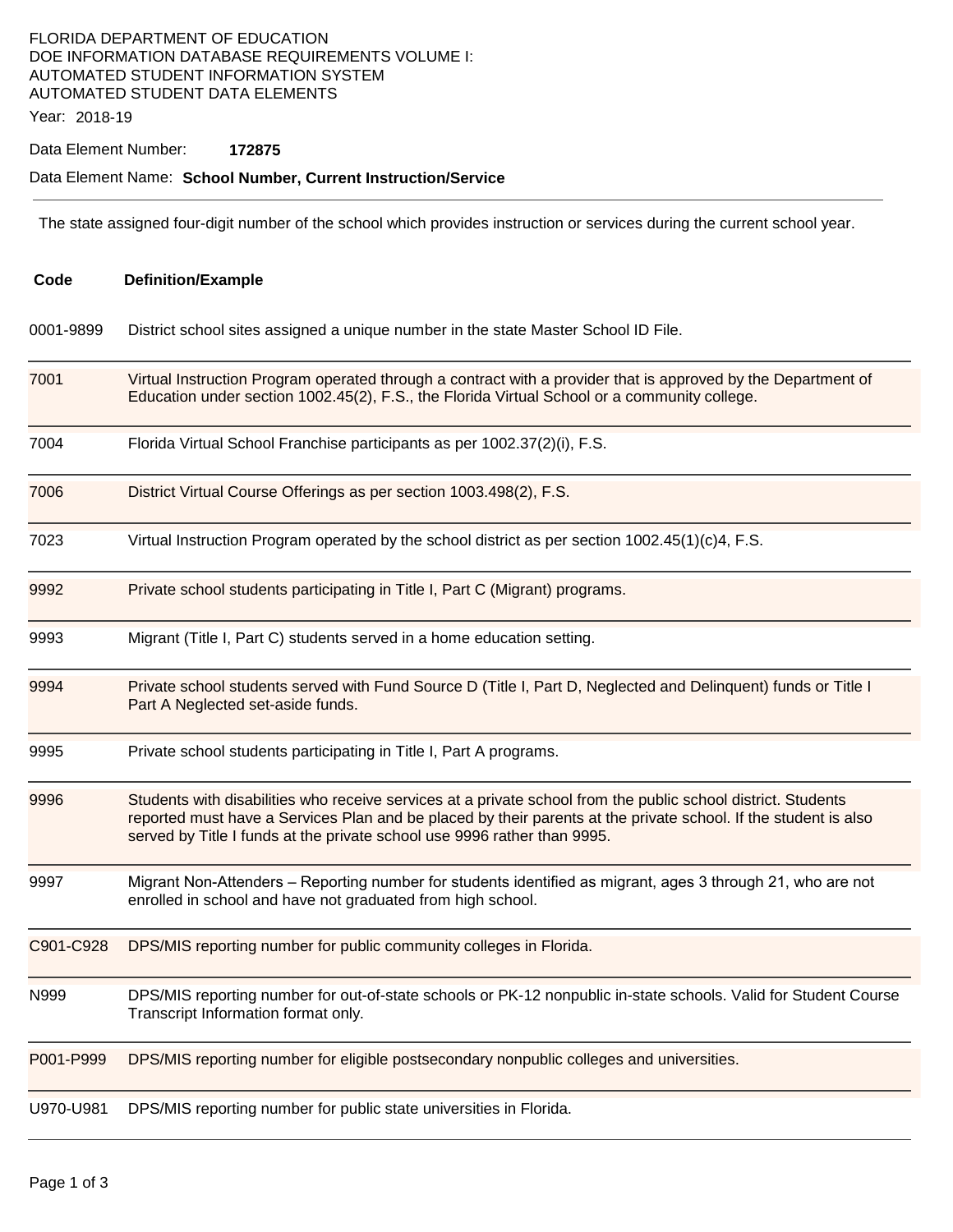#### Data Element Name: **School Number, Current Instruction/Service**

Note: Prior to 2011-12 students in school number 7023 were reported using school number 7001.

See Appendix F: Florida Public Community College and State University Reporting Numbers. Also see Appendix K: Private Postsecondary Institution Reporting Numbers.

Note: For McKay Scholarship Program participants use private school number found in dataset DPS.DISTRICT.GH.70119.Yyyyy.

| Length:                                                                                               | 4                                                                   |  |  |  |  |
|-------------------------------------------------------------------------------------------------------|---------------------------------------------------------------------|--|--|--|--|
| Data Type:                                                                                            | Alphanumeric                                                        |  |  |  |  |
| Year Implemented:                                                                                     | 9495                                                                |  |  |  |  |
| <b>State Standard:</b>                                                                                | Yes                                                                 |  |  |  |  |
| <b>Use Types:</b>                                                                                     |                                                                     |  |  |  |  |
| State Reporting:                                                                                      | Yes                                                                 |  |  |  |  |
| Local Accountability:                                                                                 | Yes                                                                 |  |  |  |  |
| <b>FASTER:</b>                                                                                        | No                                                                  |  |  |  |  |
| Migrant Tracking:                                                                                     | <b>No</b>                                                           |  |  |  |  |
| <b>Required Grades:</b>                                                                               | PK-12, Adult                                                        |  |  |  |  |
| <b>Programs Required:</b><br>All Programs<br><b>Workforce Development</b><br><b>Formats Required:</b> |                                                                     |  |  |  |  |
|                                                                                                       | Career and Technical Education Student Course Schedule DB9 16x      |  |  |  |  |
|                                                                                                       | Career and Technical Education Teacher Course DB9 24x               |  |  |  |  |
|                                                                                                       | Dropout Prevention Program Data DB9 11x                             |  |  |  |  |
|                                                                                                       | Federal/State Compensatory Project Evaluation DB9 18x               |  |  |  |  |
| <b>Industry Certification</b>                                                                         |                                                                     |  |  |  |  |
| <b>Student Additional Funding</b>                                                                     |                                                                     |  |  |  |  |
|                                                                                                       | Student Course Schedule DB9 14x                                     |  |  |  |  |
| Teacher Course DB9 15x                                                                                |                                                                     |  |  |  |  |
|                                                                                                       | <b>WDIS Adult General Education Student Course DB9 48x</b>          |  |  |  |  |
|                                                                                                       | <b>WDIS Adult General Education Test Record DB9 62x</b>             |  |  |  |  |
|                                                                                                       | WDIS Career and Technical Education Student Course Schedule DB9 47x |  |  |  |  |
|                                                                                                       | WDIS Student Demographic Information DB9 46x                        |  |  |  |  |
|                                                                                                       | WDIS Student End of Term Status DB9 50x                             |  |  |  |  |
| <b>WDIS Teacher Course DB9 49x</b>                                                                    |                                                                     |  |  |  |  |
| <b>Surveys Required:</b>                                                                              |                                                                     |  |  |  |  |
| Survey 1<br>Yes                                                                                       |                                                                     |  |  |  |  |
| Survey 2<br>Yes                                                                                       |                                                                     |  |  |  |  |
| Survey 3<br>Yes                                                                                       |                                                                     |  |  |  |  |

Survey 4 Yes